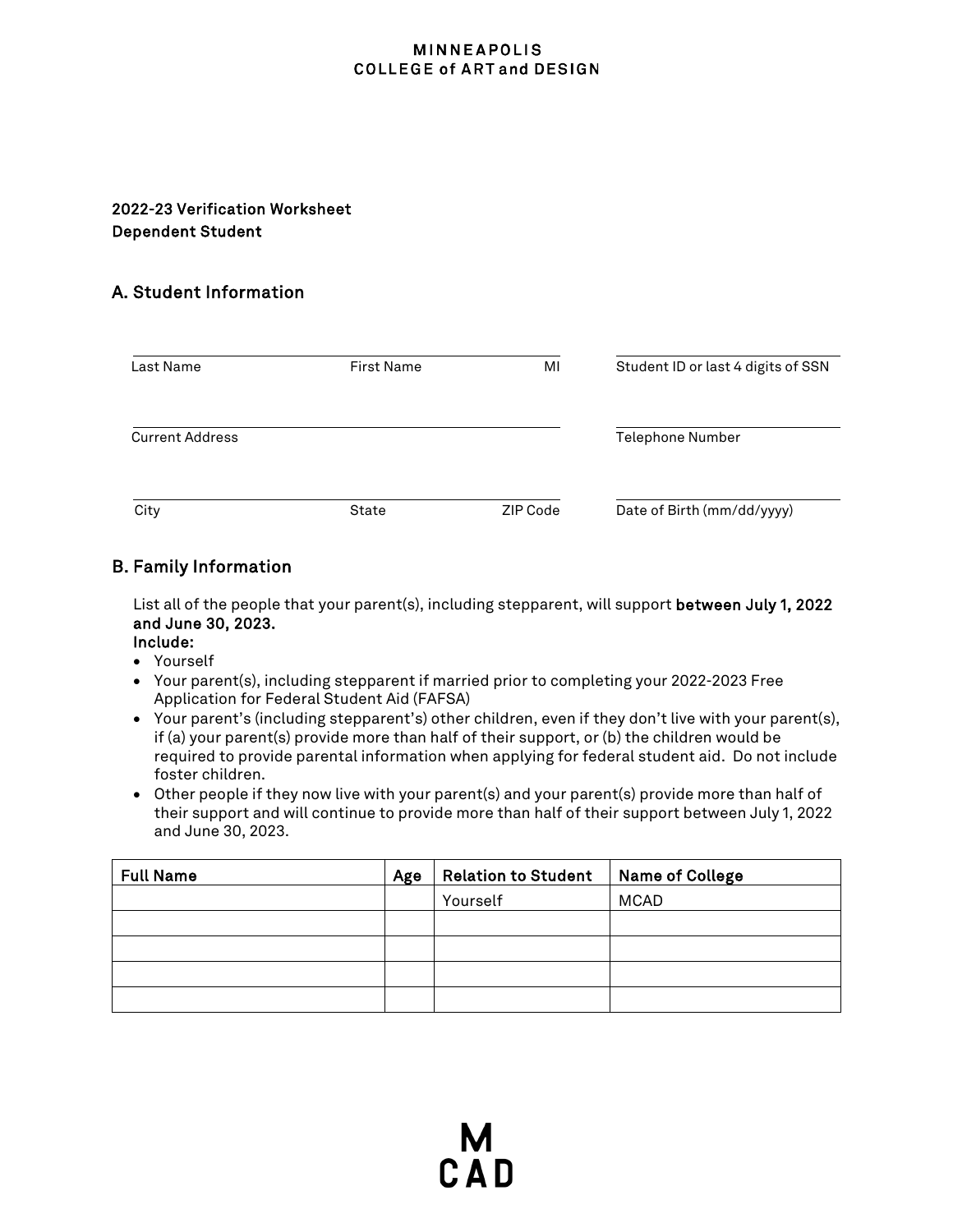## C. 2020 Tax Return Information\*

| Student Section (check one box) |                                                                                                                                                                                                                                               | Parent(s) Section (check one box) |                                                                                                                                                                                                                                               |
|---------------------------------|-----------------------------------------------------------------------------------------------------------------------------------------------------------------------------------------------------------------------------------------------|-----------------------------------|-----------------------------------------------------------------------------------------------------------------------------------------------------------------------------------------------------------------------------------------------|
|                                 | I filed a 2020 tax return and linked my<br>taxes to the FAFSA using the IRS Data<br>Retrieval Tool (DRT).                                                                                                                                     |                                   | I filed a 2020 tax return and linked my<br>taxes to the FAFSA using the IRS Data<br>Retrieval Tool (DRT)                                                                                                                                      |
|                                 | I filed a 2020 tax return and am<br>unable to link my taxes using DRT. I<br>attached my 2019 Tax Return<br>Transcript or a signed copy of my<br>2020 federal income tax return (Form<br>1040) AND all Schedules filed with the<br>tax return. |                                   | I filed a 2020 tax return and am<br>unable to link my taxes using DRT. I<br>attached my 2019 Tax Return<br>Transcript or a signed copy of my<br>2020 federal income tax return (Form<br>1040) AND all Schedules filed with the<br>tax return. |
|                                 | I filed a 2020 amended tax return<br>(Form 1040X). I attached my 2020 Tax<br>Return Transcript or a signed copy of<br>my original 2020 Form 1040 AND a<br>signed copy of my Form 1040X.                                                       |                                   | I filed a 2020 amended tax return<br>(Form 1040X). I attached my 2020 Tax<br>Return Transcript or a signed copy of<br>my original 2020 Form 1040 AND a<br>signed copy of my Form 1040X.                                                       |
|                                 | I did not file and I was not required to<br>file a 2020 federal income tax return.<br>(Complete<br>Section D)                                                                                                                                 |                                   | I did not file and I was not required to<br>file a 2020 federal income tax return.<br>(Complete Section D)                                                                                                                                    |

#### I did not file and I was not required to file a 2020 federal income tax return. (Complete Section D) D. 2020 Earned Income Information (Non-filers)

If you and/or your parent(s) earned income by working in 2020 but did not file a tax return and were not required to file a tax return, list all of your and/or your parent(s) 2020 employers and the amount earned at each job (found in Box 1 of the W-2 form):

| Name of<br><b>Employer/Source of</b><br>income | Student<br>Amount | <b>Parent Amount</b> | W-2 Attached Y/N<br>Must include if you worked<br>during 2020 |    |
|------------------------------------------------|-------------------|----------------------|---------------------------------------------------------------|----|
|                                                | Ð                 | ыn                   | Yes                                                           | No |
|                                                | \$                | æ                    | Yes                                                           | No |
|                                                | \$                | æ                    | Yes                                                           | No |
|                                                | \$                |                      | Yes                                                           | No |

Check the box if you or your parent(s) earned no income from work during 2020:

 $\Box$  Student  $\Box$  Parent 1  $\Box$  Parent 2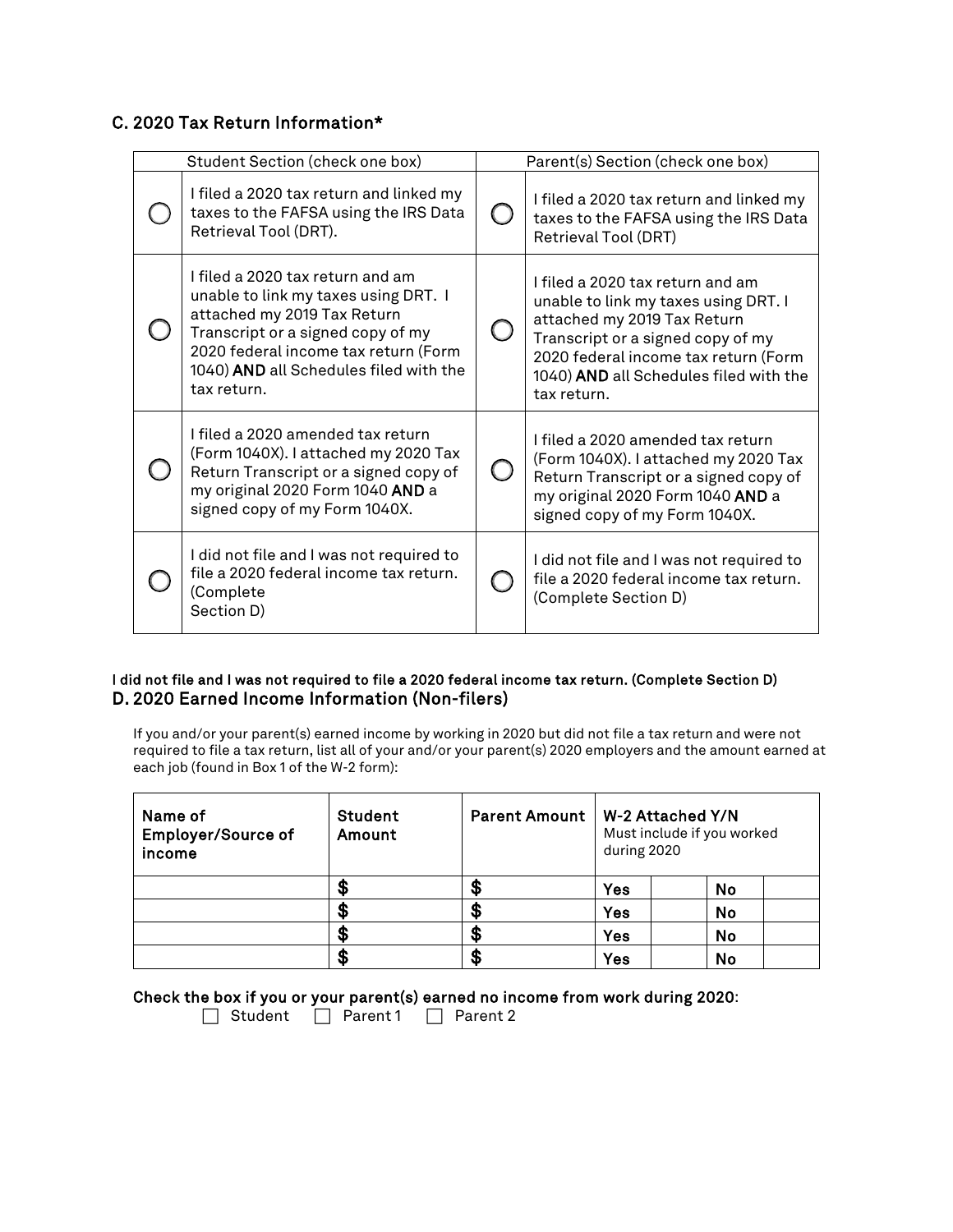|    | E. Additional Financial Information                                                                                                                                                                                                                                                                                                                            |  |  |  |  |
|----|----------------------------------------------------------------------------------------------------------------------------------------------------------------------------------------------------------------------------------------------------------------------------------------------------------------------------------------------------------------|--|--|--|--|
| 1. | Did you or your parent(s) receive child support in 2020? Yes<br>- )No                                                                                                                                                                                                                                                                                          |  |  |  |  |
|    | $\bullet$<br>Name of the person to whom child support was paid to: __________________________<br>Name of child(ren) support was paid for:<br><u> 1980 - Johann Barbara, martin amerikan basar dan basar dan basar dalam basar dalam basar dalam basar dalam b</u><br>$\bullet$<br>What was the total amount of child support received in 2020? \$<br>$\bullet$ |  |  |  |  |
| 2. | Did you or your parent(s) pay child support in 2020?<br>∩ Yes<br>No                                                                                                                                                                                                                                                                                            |  |  |  |  |
|    | Do not include money paid for children listed in Section B on the first page of this<br>worksheet.                                                                                                                                                                                                                                                             |  |  |  |  |
|    | $\bullet$<br>Name of the person to whom child support was paid to: __________________________<br>$\bullet$<br>$\bullet$<br>What was the total amount of child support paid in 2020? \$                                                                                                                                                                         |  |  |  |  |
| 3. | At any time during 2020 or 2021, did you, your parent(s), or anyone in your parents'<br>household receive any of the following federal benefits? (check all that apply)                                                                                                                                                                                        |  |  |  |  |
|    | Medicaid<br>Temporary Assistance for Needy Families (TANF)                                                                                                                                                                                                                                                                                                     |  |  |  |  |
|    | Supplemental Security Income (SSI)   Free or Reduced Price School Lunch                                                                                                                                                                                                                                                                                        |  |  |  |  |
|    | Supplemental Nutrition Assistance Program (SNAP) (formerly known as Food Stamps)                                                                                                                                                                                                                                                                               |  |  |  |  |
|    | Special Supplemental Nutrition Program for Women, Infants, and Children (WIC)                                                                                                                                                                                                                                                                                  |  |  |  |  |
| 4. | Did you, your parent(s), or anyone in your parents' household receive untaxed Social<br>Security benefits during 2020?<br>)Yes<br>No<br>If you checked YES, what was the total amount received during 2020?<br>(provide the total amount received in 2020, not the monthly amount)                                                                             |  |  |  |  |

5. Did you earn Federal Work-Study funds in 2020? Yes No You must attach a copy of your W-2(s) for these earnings.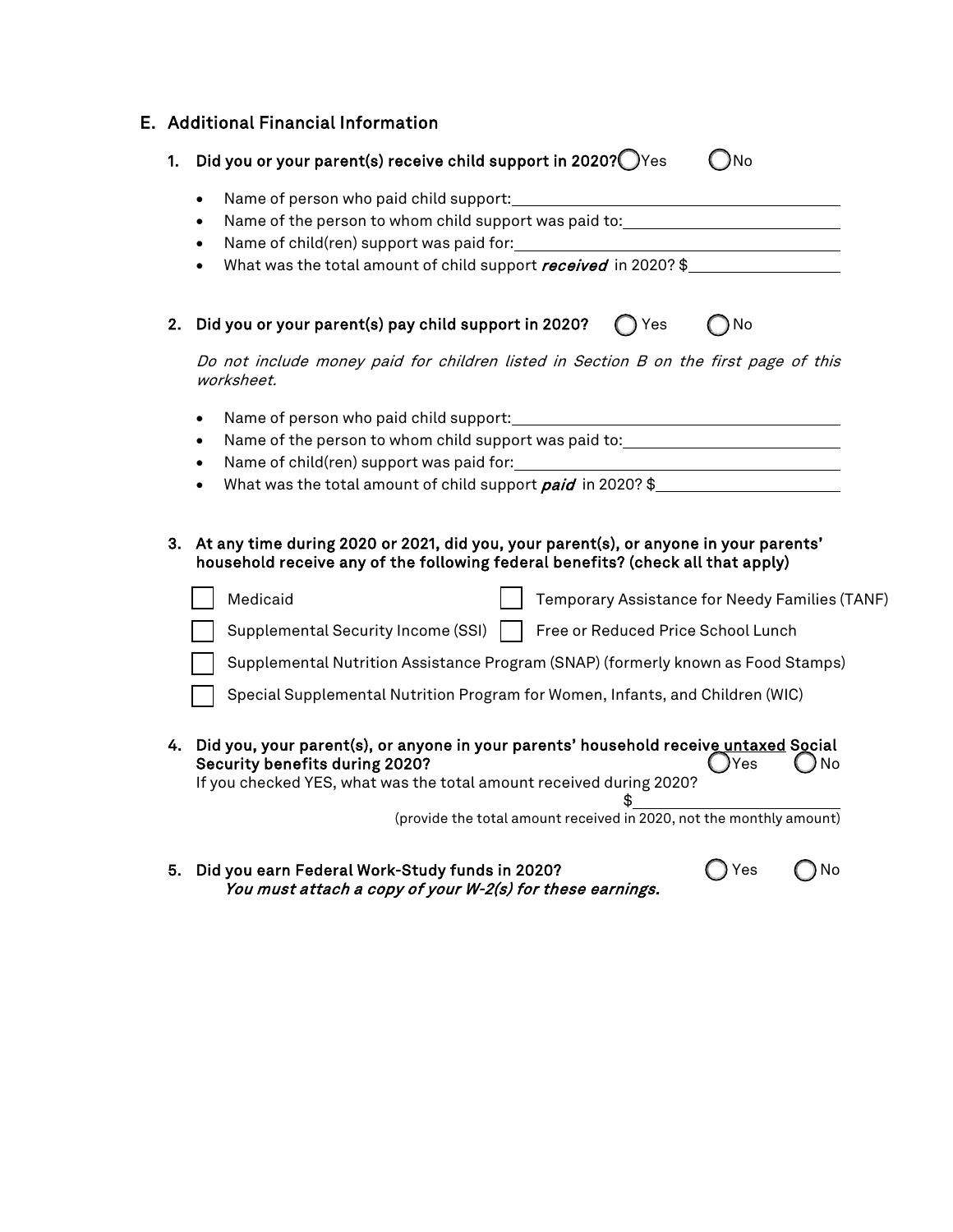# F. Sign this Worksheet

By signing this worksheet, we certify that all the information reported on this worksheet is complete and correct. At least one parent must sign.

| Student: | Date: |
|----------|-------|
|          |       |
| Parent:  | Date: |

#### Warning: If you purposely give false or misleading information on this worksheet, you may be fined, sentenced to jail or both.

### Please return this form to:

MCAD Financial Aid Office Upload the form by going to myaid.mcad.edu.

#### For questions call or email:

(800) 874-6223x Ext #2 or (612) 874-3782 [financial\\_aid@mcad.edu](mailto:financial_aid@mcad.edu)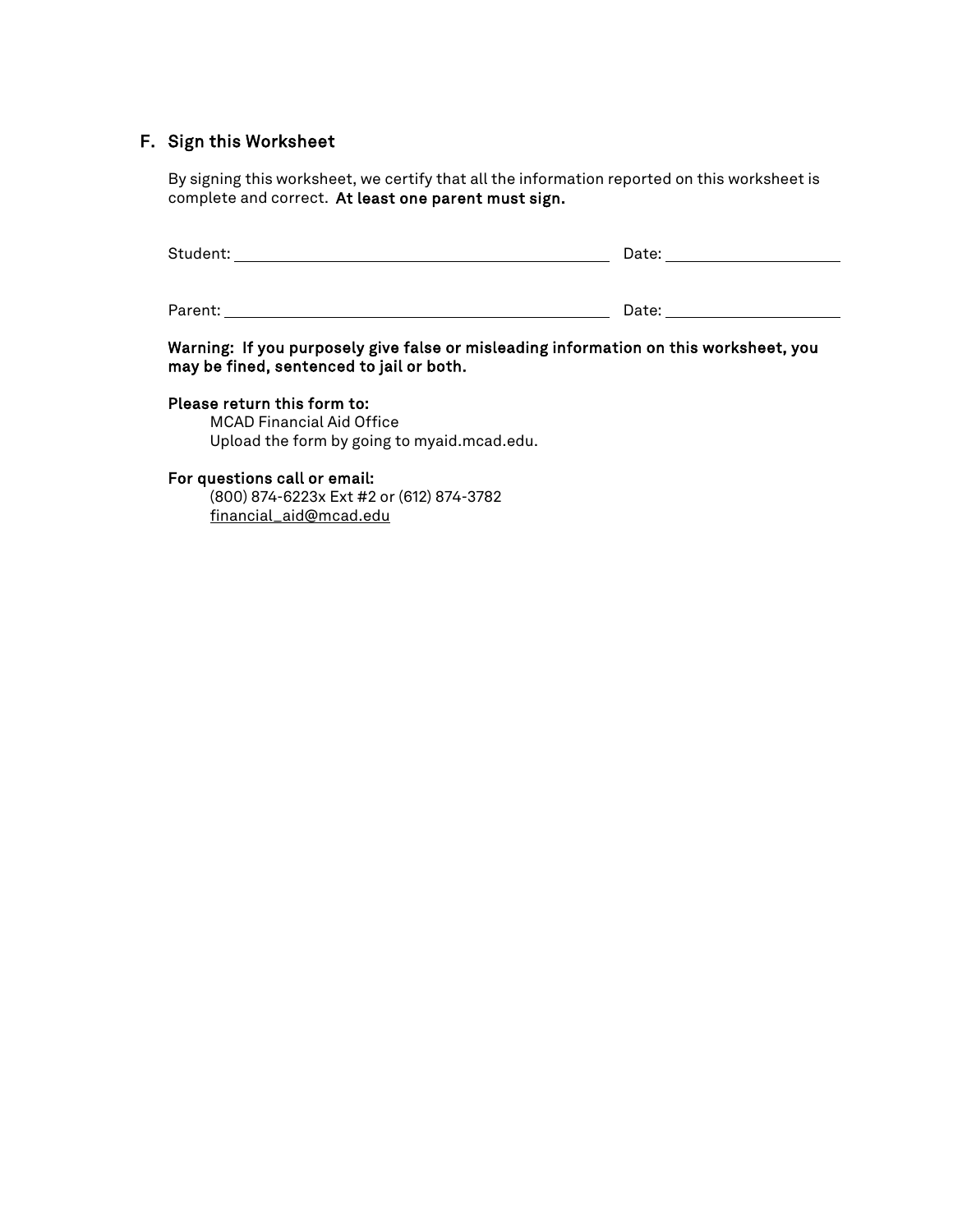# INSTRUCTIONS FOR VERIFYING 2020 TAX INFORMATION

#### Choose ONE of these options:

- Update FAFSA with IRS Data Retrieval Tool (IRS DRT)
- $\triangleright$  Upload a signed copy of IRS Form 1040 and all Schedules filed with the Form 1040
- $\triangleright$  Order a copy of your Tax Return Transcript from the IRS.

### To update FAFSA using IRS Data Retrieval Tool (DRT)

The best way to verify income is by using the IRS Data Retrieval Tool (DRT) that is part of the FAFSA on the Web.

- 1. Go to www.fafsa.gov
- 2. Log in and select "Make FAFSA Corrections"
- 3. In the Financial Information section of the form, follow the instructions to determine if you are eligible to use the IRS DRT to transfer 2020 IRS income tax information into your FAFSA

The Financial Aid Office will receive a copy of your updated FAFSA within 3-5 business days. You do not need to order the IRS Tax Return Transcript if you are able to update your tax information using the IRS DRT.

\*You should be able to use the IRS DRT within 2-3 weeks after filing your return. Both the student and parent, if dependent, should use the IRS DRT.

### To upload a signed copy of your 2020 IRS Form 1040

Include Schedules 1-3 if filed with the 1040.

- 1. You must sign on the signature line in the "Sign Here" section on page 2 of the Form 1040, even if you submitted your tax documents electronically. Federal regulations do not allow us to accept unsigned copies.
- 2. Go to myaid.mcad.edu select Documents & Messages tab
- 3. Select "Upload Now"

#### To order IRS Tax Return Transcript

To request an IRS tax return transcript:

- 1. Go to [www.IRS.gov](http://www.irs.gov/)
- 2. Select "Get Your Tax Record"
- 3. Select one option
	- o "Get Transcript Online"
		- Need to create an account
		- To create an account, you will need to be able to verify your identity with one of the items listed below. If you do not have any of these items you will not be able to create an account and receive the transcript online.
			- Credit Card OR
			- **•** Mortgage or Home Equity Loan OR
			- **EXECUTE:** Home Equity Line of Credit OR
			- **Auto Loan**